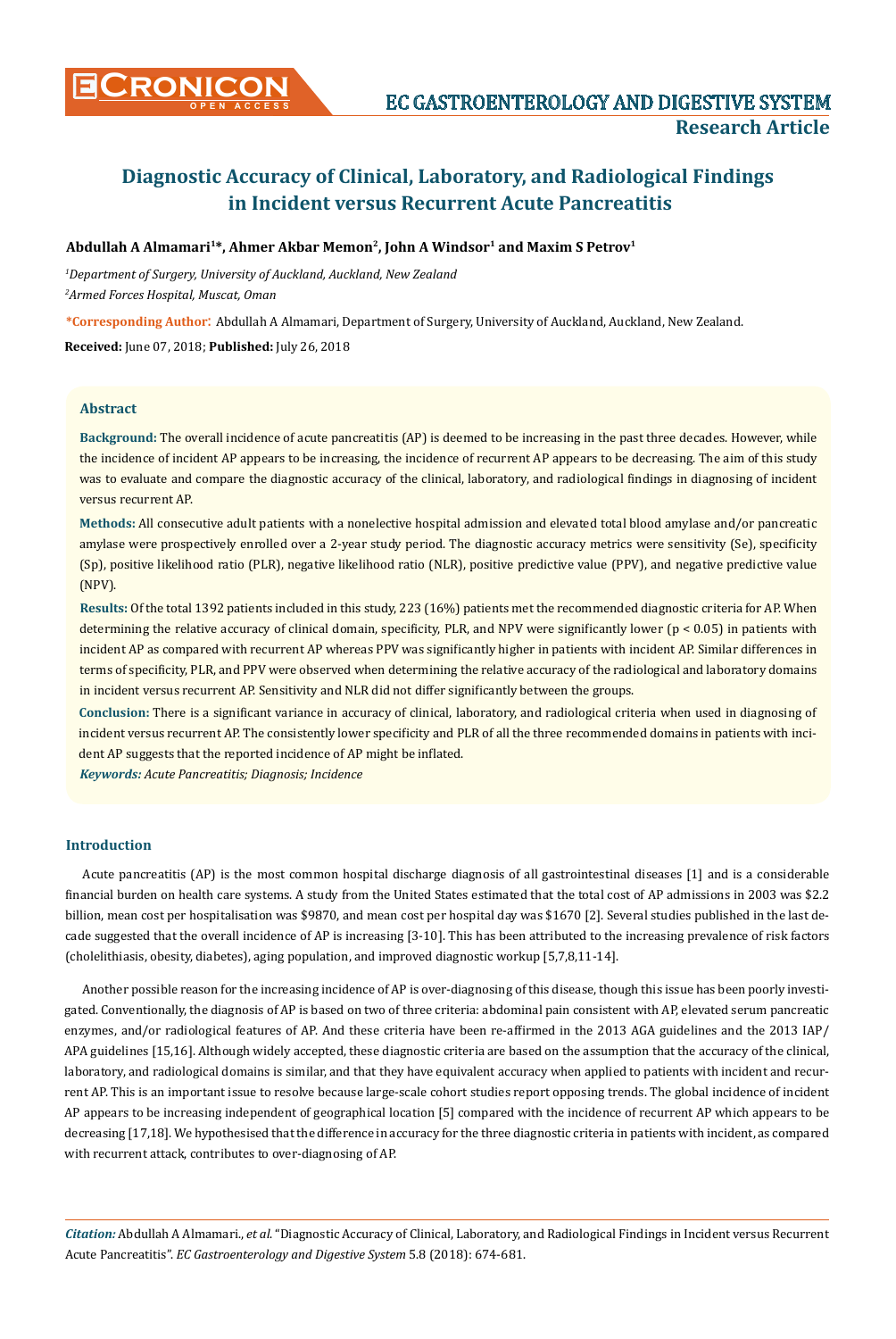Thus, the overall aim of this study was to compare the diagnostic accuracy of the clinical, laboratory, and radiological criteria in patients with incident and recurrent attacks of AP.

#### **Methods**

# **Study setting and data collection**

The study was conducted at Auckland City Hospital (Auckland, New Zealand), a publicly funded teaching hospital with a capacity of 710 adult beds, from January 1, 2010 to January1, 2012. All consecutive adult patients (18 years or older) with elevated total blood amylase (normal reference range: 25 - 135 U/L) and/or pancreatic amylase (normal reference range: 8 - 53 U/L) were prospectively enrolled into this study. Patients admitted electively were excluded. Medical records of all patients were comprehensively reviewed during their hospital admission and the following parameters were collected using a pre-specified data collection form: age, gender, initial level of pancreatic enzymes (serum total amylase and/or pancreatic amylase), presenting signs and symptoms, and radiology reports for all patients who underwent abdominal ultrasound scan and/or abdominal CT scan.

# **Definitions**

Acute pancreatitis cases were defined as those patients who met the diagnostic criteria for AP recommended by the 2013 AGA guidelines and the 2013 IAP/APA guidelines [15,16]. Namely, 2 of the 3 domains (clinical, laboratory, radiological) had to be positive to establish the diagnosis of AP:

- The clinical domain was defined as signs and symptoms suggestive of AP such as acute upper abdominal pain, radiation of pain to the back, nausea, and vomiting.
- The laboratory domain was defined as elevation of serum pancreatic enzymes (total amylase and/or pancreatic amylase) of more than 3 times the upper reference of normal limit (URL).
- The radiological domain was defined as radiological findings indicative of AP on either CT scan and/or US scan. CT scan findings indicative of AP included (but were not limited to) pancreatic enlargement with diffuse edema, peripancreatic stranding and fluid collection and heterogeneity of pancreatic parenchyma. US scan findings indicative of AP included (but were not limited to) diffuse glandular pancreatic enlargement and hypo-echoic pancreatic texture.

An incident attack of AP was defined as first diagnosis of AP, without any history of a prior diagnosis of AP.A recurrent attack of AP was defined as a repeat diagnosis of AP, with a prior history of AP. All patients who did not meet the diagnostic criteria for AP were regarded as "Non-AP" cases.

#### **Statistical Analysis**

Descriptive data were presented as median and range for continuous data (age) and as proportions for categorical data (gender). Sensitivity (Se), specificity (Sp), positive likelihood ratio (PLR), negative likelihood ratio (NLR), positive predictive value (PPV), and negative predictive value (NPV) were calculated using the MedCalc software version 12.3.0 (MedCalc Software, Broekstraat 52, 9030 Mariakerke, Belgium).Receiver operator characteristics (ROC) curve analyses were undertaken using SPSS 20.0 software (SPSS Inc., Chicago, III, USA). ROC curves were constructed and area under the curve (AUC) was used to determine and compare the overall accuracy of serum total amylase and pancreatic amylase measurements in discriminating patients with incident and recurrent AP. Results were considered statistically significant if p-value was below 0.05.

# **Results**

#### **Patient characteristics**

There were 1392 adult patients admitted to Auckland City Hospital during the study period who had an elevated total serum amylase and/or pancreatic serum amylase. A total of 223 (16%) patients met the diagnostic criteria for AP. Of these, 199 (89%) had incident AP and 24 (11%) had recurrent AP. The median age of patients with incident AP was 57 years (range, 19 - 96) and the median age of patients with recurrent AP was 50 years (range, 27 - 88) (p = 0.68). Ninety-seven patients were males (48.7%) among patients with incident AP and 16 (66.7%) patients were males among patients with recurrent  $AP(p = 0.35)$ .

*Citation:* Abdullah A Almamari., *et al*. "Diagnostic Accuracy of Clinical, Laboratory, and Radiological Findings in Incident versus Recurrent Acute Pancreatitis". *EC Gastroenterology and Digestive System* 5.8 (2018): 674-681.

675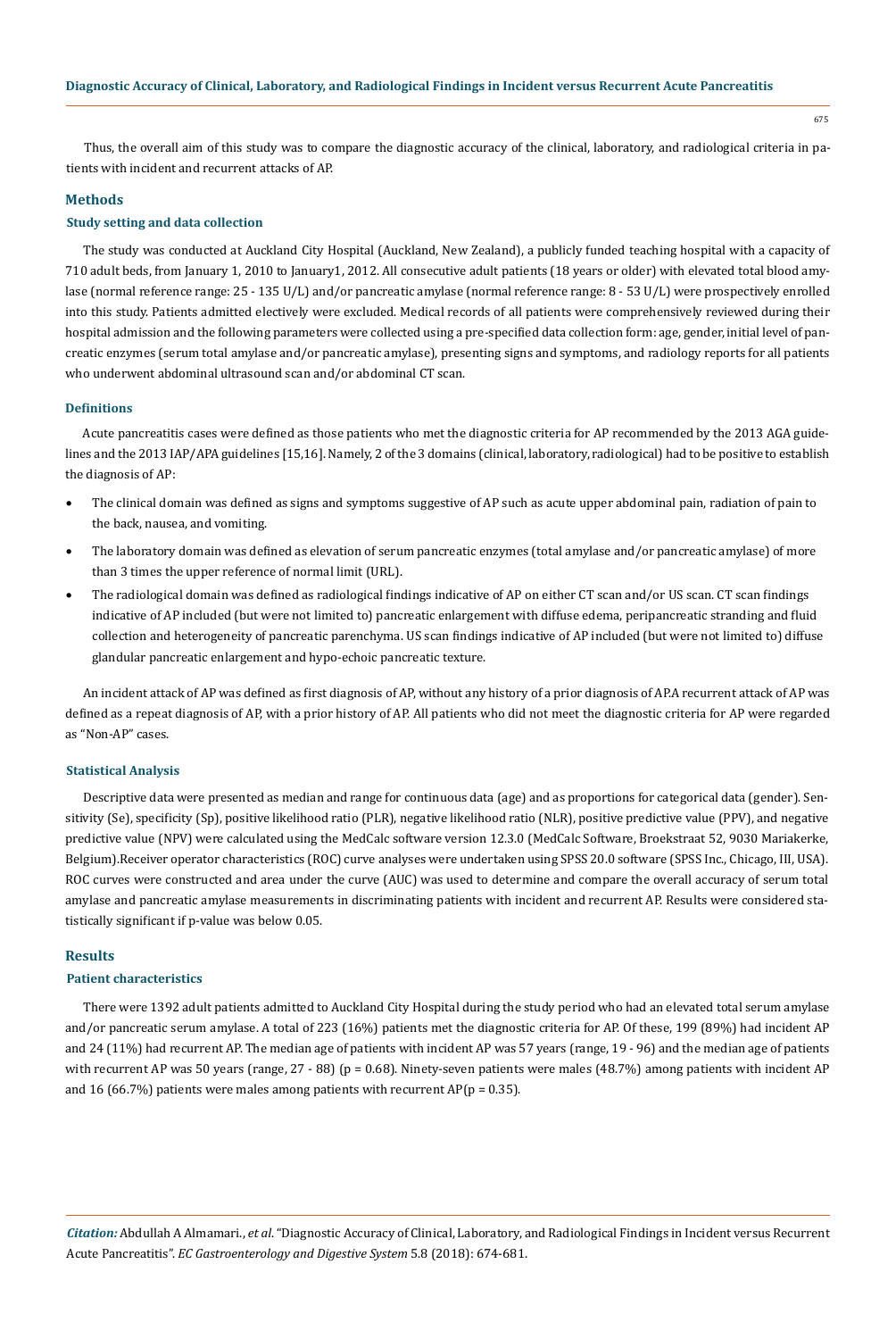#### **Diagnostic accuracy of the clinical domain**

When determining the relative accuracy of the clinical domain in diagnosing incident AP, there were a total of 264 out of 1368 (19.3%) patients presented with clinical signs and symptoms suggestive of AP. Forty-eight (18%) patients with clinical symptoms of AP were identified correctly as having AP whereas 216 (82%) patients were identified incorrectly as having AP. One thousand and eighty-six (98.4%) patients without clinical symptoms of AP were identified correctly as not having AP and 18 (1.6%) patients without clinical symptoms of AP were identified incorrectly as not having AP.

When determining the relative accuracy of the clinical domain in diagnosing recurrent AP, there were a total of 111 out of 1193 (9.3%) patients presented with clinical signs and symptoms indicative of AP. Seven (6.3%) patients with clinical symptoms of AP were identified correctly as having AP whereas 104 (93.7%) patients with clinical symptoms of AP were identified incorrectly as having AP. One thousand and eighty-two (100%) patients without clinical symptoms of AP were identified correctly as not having AP and none of the patients without clinical symptoms of AP were identified incorrectly as having AP.

Table 1 presents the diagnostic accuracy metrics for the clinical domain in patients with incident AP as compared with recurrent AP. Specificity, PLR, and NPV of the clinical domain were significantly higher (p < 0.05) in patients with recurrent AP whereas PPV was significantly higher (p < 0.05) in patients with incident AP. The remaining accuracy metrics did not differ significantly between patients with incident and recurrent AP.

| <b>Domains</b>                     |                 | Se (95% CI)             | Sp (95% CI)          | <b>PLR (95% CI)</b> | <b>NLR</b><br>(95% CI)   | <b>PPV</b> (95% CI)  | <b>NPV (95% CI)</b> |
|------------------------------------|-----------------|-------------------------|----------------------|---------------------|--------------------------|----------------------|---------------------|
| Clinical                           | Incident<br>AP  | 72.7<br>$(60.4 - 82.9)$ | $83.4(81.3-85.4)$    | $4.4(3.6-5.3)$      | 0.3<br>$(0.2 - 0.5)$     | $18.2$ (13.7 - 23.4) | 98.4 (97.4 - 99.0)  |
|                                    | Recurrent<br>AP | 100<br>$(58.9 - 100)$   | $91.2 (89.5 - 92.8)$ | $11.4(9.5 - 13.7)$  | N/E                      | $6.3(2.6-12.6)$      | $100(99.7 - 100)$   |
| Amy-<br>lase<br>$> 3$ URL          | Incident<br>AP  | 82.8<br>$(70.6 - 91.4)$ | 84.9 (82.9 - 86.8)   | $5.5(4.6-6.5)$      | $0.2\,$<br>$(0.1 - 0.4)$ | $19.6(14.8-25.1)$    | 99.1 (98.4 - 99.6)  |
|                                    | Recurrent<br>AP | 70.0<br>$(34.8 - 92.9)$ | $91.1(89.3-92.7)$    | $7.9(5.1 - 12.3)$   | 0.3<br>$(0.1 - 0.9)$     | $6.3$ (2.6 - 12.5)   | 99.7 (99.2 - 99.9)  |
| $P -$<br>Amy-<br>lase<br>$> 3$ URL | Incident<br>AP  | 87.7<br>$(76.3 - 94.9)$ | 73.1 (70.6 - 75.5)   | $3.3(2.9 - 3.7)$    | 0.2<br>$(0.1 - 0.3)$     | $12.5(9.4-16.2)$     | 99.3 (98.5 - 99.7)  |
|                                    | Recurrent<br>AP | 100<br>$(68.9 - 100)$   | $80.8(78.4-82.9)$    | $5.2$ (4.6 - 5.8)   | N/E                      | $4.2(2.1 - 7.7)$     | $100(99.6 - 100)$   |
| Radio-<br>logical                  | Incident<br>AP  | 36.6<br>$(28.4 - 45.5)$ | $96.8(95.6-97.7)$    | $11.3(7.8-16.6)$    | 0.7<br>$(0.6 - 0.8)$     | $54.6$ (43.6 - 65.2) | $93.5(92.0 - 94.8)$ |
|                                    | Recurrent<br>AP | 43.8<br>$(19.8 - 70.1)$ | 99.1 (98.3 - 99.5)   | $46.8(20.8-105.1)$  | 0.6<br>$(0.4 - 0.9)$     | 38.9 (17.4 - 64.2)   | 99.2 (98.6 - 99.7)  |

*Table 1: Diagnostic accuracy metrics of the three domains in diagnosing of incident versus recurrent acute pancreatitis.*

*Footnotes: Se: Sensitivity; Sp: Specificity; PLR: Positive Likelihood Ratio; NLR: Negative Likelihood Ratio; PPV: Positive Predictive Value; NPV: Negative Predictive Value and 95% CI: 95% Confidence Interval; N/E: Not Estimable.*

*Statistically significant differences between incident and recurrent AP are in bold.*

#### **Diagnostic accuracy of the laboratory domain**

When determining the relative accuracy of the laboratory domain in diagnosing incident AP, there were a total of 1355 of 1368 (99%) who had both total amylase and pancreatic amylase data available, 3 patients had pancreatic amylase measured only and 10 patients had total amylase measured only. A total of 1334 of 1355 (98.5%) patients presented with an elevated total amylase and 893 of 1355 (66%) patients presented with an elevated pancreatic amylase.

*Citation:* Abdullah A Almamari., *et al*. "Diagnostic Accuracy of Clinical, Laboratory, and Radiological Findings in Incident versus Recurrent Acute Pancreatitis". *EC Gastroenterology and Digestive System* 5.8 (2018): 674-681.

676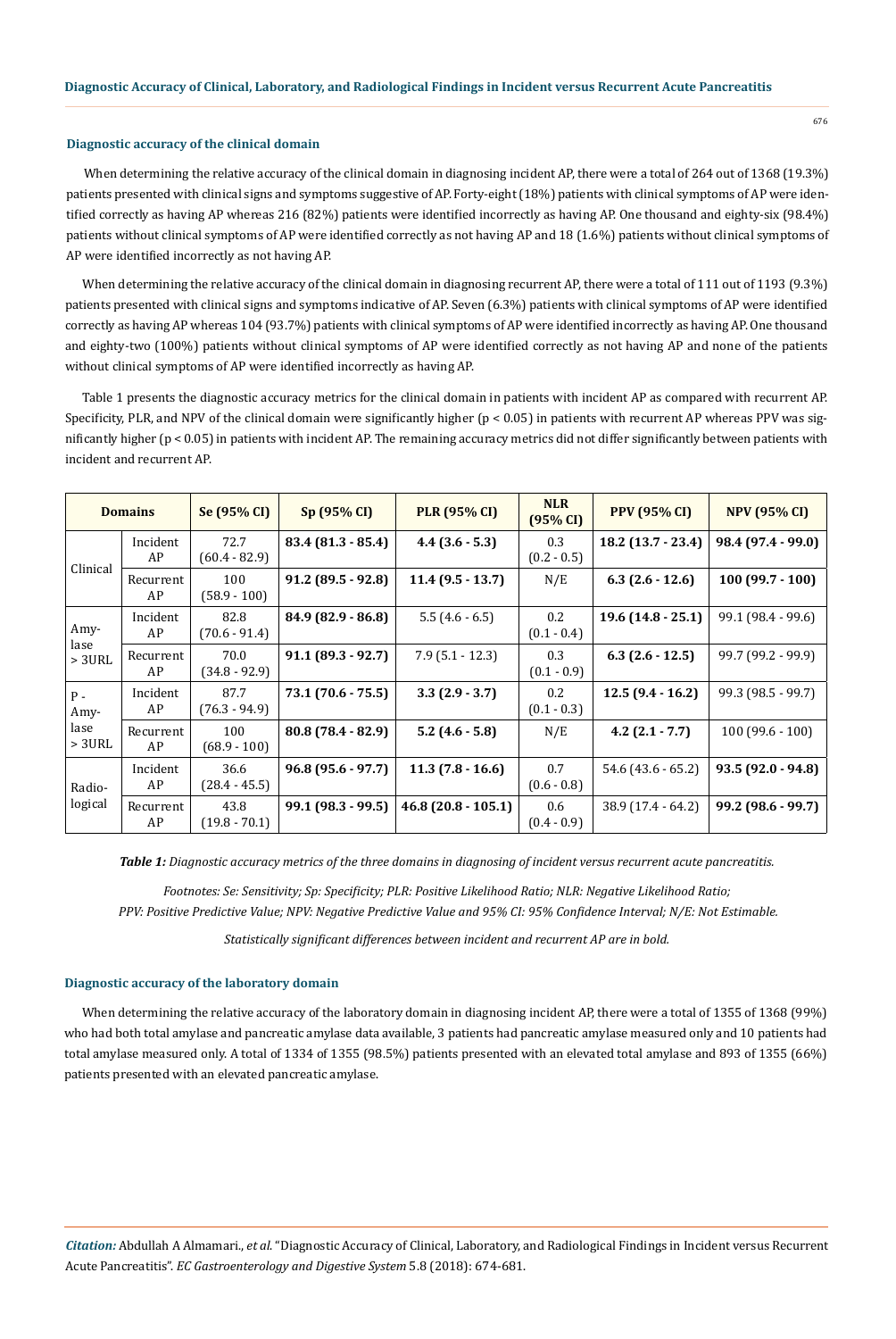677

When the threshold of 3URL for total amylase was applied, 48 (19.6%) patients with total amylase above 3URL were identified correctly as having AP and 197 (80.4%) patients with total amylase above 3URL were identified incorrectly as having AP. One thousand one hundred and ten (99%) patients with total amylase below the threshold of 3URL were identified correctly as not having AP and 10 (1%) patients with total amylase below 3URL were identified incorrectly as not having AP.

When the threshold of 3URL for pancreatic amylase was applied, 50 (12.5%) patients with pancreatic amylase above 3URL were identified correctly as having AP and 350 (87.5%) patients with pancreatic amylase above 3URL were identified incorrectly as having AP. Nine hundred and fifty-one (99.3%) patients with pancreatic amylase below the threshold of 3URL were identified correctly as not having AP and 7 (0.7%) patients with pancreatic amylase below 3URL were identified incorrectly as not having AP.

When determining the relative accuracy of the laboratory domain in diagnosing recurrent AP, there were a total of 1182 of 1193 (99%) who had both total amylase and pancreatic amylase data available, 2 patients had pancreatic amylase measured only and 9 patients had total amylase measured only. A total of 1162 of 1182 (98.3%) patients presented with an elevated total amylase and 720 of 1182 (60.9%) patients presented with an elevated pancreatic amylase.

When the threshold of 3URL for total amylase was applied, seven (6.3%) patients with total amylase above 3URL were identified correctly as having AP and 105 (93.7%) patients with total amylase above the threshold of 3URL were identified incorrectly as having AP. One thousand and seventy-six (99.7%) patients with total amylase below 3URL were identified correctly as not having AP and 3 (0.3%) patients with total amylase below 3URL were identified incorrectly as not having AP. When the threshold of 3URL for pancreatic amylase was applied, 10 (4.2%) patients with pancreatic amylase above the threshold of 3URL were identified correctly as having AP and 226 (95.8%) patients with pancreatic amylase above 3URL were identified incorrectly as having AP. Nine hundred and forty-eight (100%) patients with pancreatic amylase below 3URL were identified correctly as not having AP and none of the patients with pancreatic amylase below 3URL were identified incorrectly as not having AP.

Table 1 presents the diagnostic accuracy metrics for the laboratory domain in patients with incident AP as compared with recurrent AP. When the threshold of 3URL for total amylase was used, specificity was significantly higher in patients with recurrent AP ( $p < 0.05$ ) whereas PPV was significantly higher (p < 0.05) in patients with incident AP. The remaining accuracy metrics did not differ significantly between patients with incident versus recurrent AP. When the threshold of 3URL for pancreatic amylase was used, specificity and PLR were significantly higher (p < 0.05) in patients with recurrent AP whereas PPV was significantly higher (p < 0.05) in patients with incident AP. The remaining accuracy metrics did not differ significantly between patients with incident versus recurrent AP.

ROC curves were constructed for both total amylase and pancreatic amylase to determine the relative accuracy of both tests in diagnosing incident and recurrent AP. The area under ROC curve for total amylase and pancreatic amylase in diagnosing incident AP was 0.88 (95% CI, 0.83-0.93) and 0.90 (95% CI, 0.86 - 0.93), respectively (Figure 1). The difference between total amylase and pancreatic amylase was not statistically significant (p > 0.05). The area under ROC curve for total amylase and pancreatic amylase in diagnosing recurrent AP was 0.92 (95% CI, 0.87-0.97) and 0.95 (95% CI, 0.92 - 0.98), respectively (Figure 2). The difference between total amylase and pancreatic amylase was not statistically significant  $(p > 0.05)$ .

#### **Diagnostic accuracy of the radiological domain**

When determining the relative accuracy of the radiological domain in diagnosing incident AP, there were a total of 588 (43%) patients who had either US or CT scans done during their hospital admission and the remaining 780 (57%) had either another form of radiology or no radiological imaging. Forty-eight (54.5%) patients with radiological findings suggestive of AP were identified correctly as having AP whereas 40 (45.5%) patients with radiological findings suggestive of AP were identified incorrectly as having AP. A total of 1197 (93.5%) patients without radiological findings suggestive of AP were identified correctly as not having AP and 83 (6.5%) patients without radiological findings suggestive of AP were identified incorrectly as not having AP.

When determining the relative accuracy of the radiological domain in diagnosing recurrent AP, there were a total of 426 (36%) who had either US or CT scans done during their hospital admission and the remaining 767 (64%) had either another form of radiology or no radiological imaging. Eleven (61%) patients with radiological findings suggestive of AP were identified correctly as having AP and seven (39%) patients with radiological findings suggestive of AP were identified incorrectly as having AP. One thousand one hundred and sixtysix (99.2%) patients without radiological findings suggestive of AP were identified correctly as not having AP and nine (0.8%) patients without radiological findings suggestive of AP were identified incorrectly as not having AP.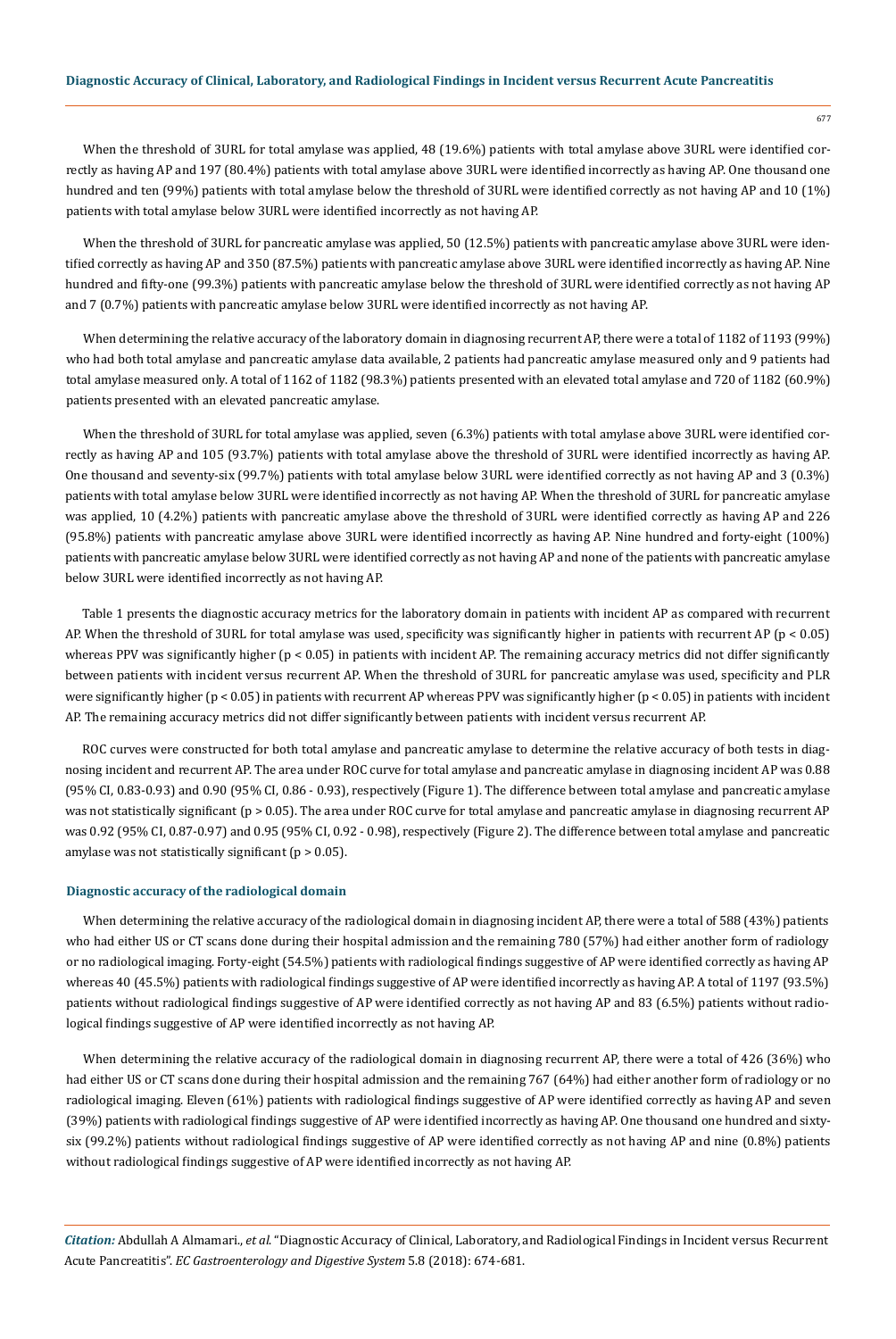678



*Figure 1: Receiver operator characteristic (ROC) curves for serum total amylase and serum pancreatic amylase in diagnosing of incident acute pancreatitis.*



*Figure 2: Receiver operator characteristic (ROC) curves for serum total amylase and serum pancreatic amylase for diagnosing of recurrent acute pancreatitis.*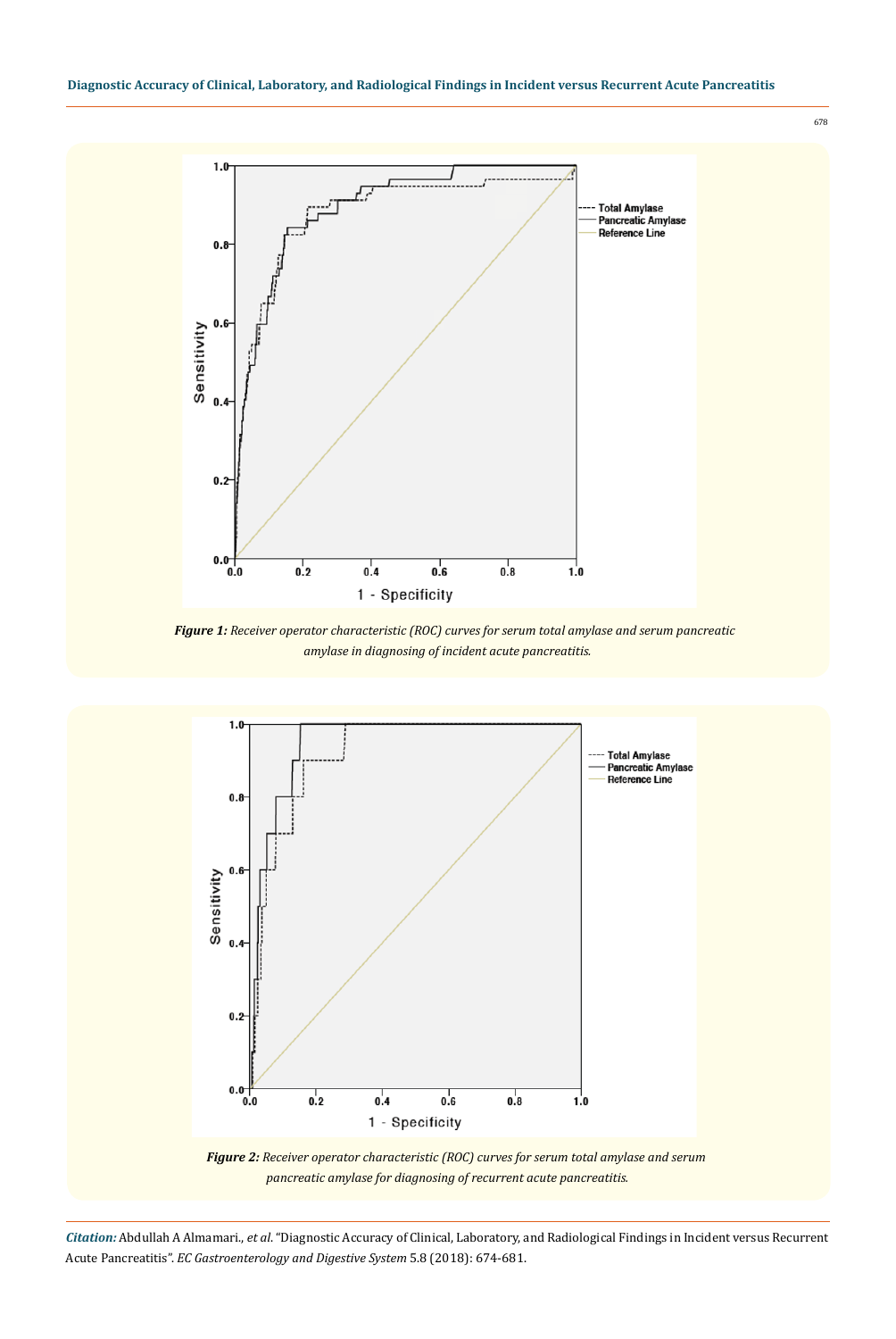679

Table 1 presents the diagnostic accuracy metrics for the radiological domain in patients with incident AP as compared with recurrent AP. Specificity and PLR of the radiological domain were significantly higher (p < 0.05) in patients with recurrent AP whereas PPV was significantly higher in patients with incident AP ( $p < 0.05$ ). The remaining accuracy metrics did not differ significantly between patients with incident versus recurrent AP

## **Discussion**

This large prospective clinical study has compared, for the first time, the accuracy of the clinical, laboratory, and radiological diagnostic criteria in patients with incident versus recurrent AP. It shows that 4 out of 6 diagnostic accuracy metrics (specificity, PLR, PPV, NPV) differ significantly between incident and recurrent cases. Specificity and PLR are affected the most, with all the 3 domains (clinical, laboratory, and radiological) being significantly lower in patients with incident AP. Further, PPV is significantly different in regards to clinical and laboratory domains whereas NPV is significantly different in regards to clinical and radiological domains. Sensitivity and NPV of all the 3 domains do not differ significantly in patients with incident versus recurrent AP. These findings have important clinical implications.

When comparing the relative diagnostic accuracy of the clinical domain, the specificity was significantly  $(p < 0.05)$  lower for incident AP (83;95% CI, 81 - 85) than recurrent AP (91; 95% CI, 89 - 93). This difference in specificity indicates that 8% more patients without AP will be incorrectly diagnosed with AP based on clinical signs and symptoms. Similarly, when comparing the relative diagnostic accuracy of the laboratory and radiological domains the difference in specificity varies between 3% and 8% and is significantly lower in those with incident AP. These differences may lead to the over-diagnosis of AP in patients with incident attack, as up to 8% will not have AP despite fulfilling the diagnostic criteria. Similar to the findings regarding specificity, the data relating to PLR highlights the problem of over-diagnosis. Considering PLR of the radiological criteria, there was a significant difference (p < 0.05) between patients with incident AP  $(11; 95\%$  CI, 8 - 16) and those with recurrent AP  $(47; 95\%$ CI, 21 - 105). In other words, there is a four times lower likelihood of making a correct diagnosis of AP in patients with an incident attack, as compared with a recurrent attack, using radiological criteria. The difference is also significant for the clinical criteria (2 times lower likelihood) and pancreatic enzyme criteria (1.5 times lower likelihood)in patients with an incident attack of AP.

The consequences of over-diagnosing of AP are important. Firstly, it inflates the incidence of AP and this may, at least in part, explain the reports of increasing incidence. Secondly, the inflated incidence of AP may deflate the case-fatality rate, giving a false impression that patients die less frequently because of AP. In fact, while most recent studies reporting on trends indicated a steady decrease in the casefatality rate over time, several studies reported that the population mortality rate for AP has remained unchanged over time [5,8,19]. The likely explanation for this is that, given that the case-fatality rate is a proportion of deaths within a designated population of people with diagnosis of AP and the population mortality is a rate per 100,000 population, over-diagnosing of AP within a population will result in a decrease in case-fatality but not in the population mortality rate. Thirdly, the over-diagnosis of AP will result in over-representation of patients in the mild severity category relative to the others categories [20,21]. Lastly, the over-diagnosis of AP may have cost implications increasing the cost of diagnostic workup and treatment as AP is one of the most costly gastrointestinal diseases [1,22].

A strength of this study is that the diagnosis of AP was based on currently recommended diagnostic criteria [15,16] rather than derived from an administrative database using discharge diagnoses, which have been shown to be incorrect in 20 - 25% of cases [23-25]. In particular, it has been shown by Saligram and colleagues [23] that at least one-fifth of patients who received a discharge diagnosis of AP did not fulfill the recommended diagnostic criteria. Further, a recently published study from Sweden [24] showed that only 17% of patients with discharge diagnosis of AP did not meet the recommended diagnostic criteria. Similarly, Spanier and colleagues [25] showed that the PPV of the discharge diagnosis of AP was only 78%.

This study has some limitations, which need to be acknowledged. The diagnostic accuracy of serum lipase was not determined because it was not routinely measured in our institution until very recently. This should be included in future studies on diagnostic accuracy. The other potential limitation is that only patients with elevated pancreatic enzymes were included in this study. We used this criterion because elevation of pancreatic enzymes is present in the overwhelming majority of AP cases. However, clinical studies in the 1980s showed that a small proportion of patients with AP may present with a normal level of pancreatic enzymes, especially in patients with a delayed presentation, and alcohol-induced or hypertriglyceridemia-induced AP [26-28]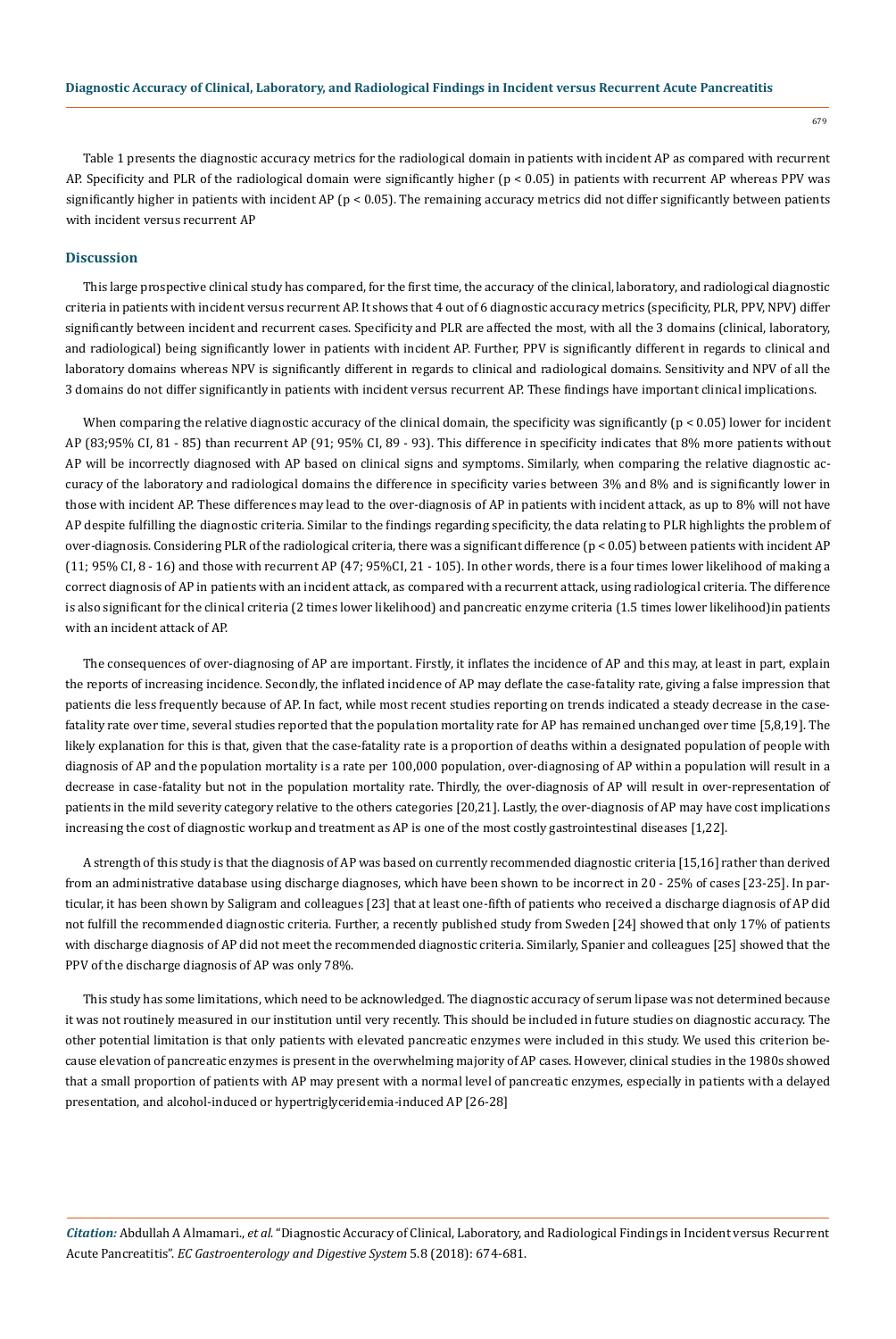# **Conclusion**

In conclusion, there is a significant difference in the diagnostic accuracy of the clinical, laboratory, and radiological criteria in patients with incident AP as compared with recurrent AP. The consistently lower specificity and PLR across all the three diagnostic domains for incident cases indicates the probability of over-diagnosis. Further quality studies are required to elucidate its implications, both clinical and economic.

680

#### **Study Highlights**

#### **What is current knowledge**

- The diagnostic criteria for acute pancreatitis are well established.
- The accuracy of the clinical, laboratory, and radiological findings in patients with incident versus recurrent attack of acute pan creatitis is largely unknown.

# **What is new here**

- Specificity, positive likelihood ratio, positive and negative predictive values differ significantly between incident and recurrent cases.
- Up to 8% of incident cases will not have acute pancreatitis despite fulfilling the diagnostic criteria.
- There is a up to 4 times lower likelihood of making a correct diagnosis of acute pancreatitis in patients with an incident attack, as compared with a recurrent attack.

#### **Bibliography**

- 1. Peery AF., *et al*[. "Burden of gastrointestinal disease in the United States: 2012 update".](https://www.ncbi.nlm.nih.gov/pubmed/22885331) *Gastroenterology* 143.5 (2012): 1179-1187.
- 2. Fagenholz PJ., *et al*[. "Direct medical costs of acute pancreatitis hospitalizations in the United States".](https://www.ncbi.nlm.nih.gov/pubmed/18090234) *Pancreas* 35.4 (2007): 302-307.
- 3. McNabb-Baltar J., *et al*[. "A Population-Based Assessment of the Burden of Acute Pancreatitis in the United States".](https://www.ncbi.nlm.nih.gov/pubmed/24694835) *Pancreas* 43.5 [\(2014\): 687-691.](https://www.ncbi.nlm.nih.gov/pubmed/24694835)
- 4. Roberts S., *et al*[. "Incidence and case fatality for acute pancreatitis in England: geographical variation, social deprivation, alcohol con](https://www.ncbi.nlm.nih.gov/pubmed/18647283)sumption and aetiology–a record linkage study". *[Alimentary Pharmacology and Therapeutics](https://www.ncbi.nlm.nih.gov/pubmed/18647283)* 28.7 (2008): 931-941.
- 5. Spanier B., *et al*[. "Epidemiology, aetiology and outcome of acute and chronic pancreatitis: An update".](https://www.ncbi.nlm.nih.gov/pubmed/18206812) *Best Practice and Research Clini[cal Gastroenterology](https://www.ncbi.nlm.nih.gov/pubmed/18206812)* 22.1 (2008): 45-63.
- 6. Fagenholz PJ., *et al*[. "Increasing United States hospital admissions for acute pancreatitis, 1988–2003".](https://www.ncbi.nlm.nih.gov/pubmed/17448682) *Annals of Epidemiology* 17.7 [\(2007\): 491 -497.](https://www.ncbi.nlm.nih.gov/pubmed/17448682)
- 7. Frey CF., *et al*[. "The incidence and case-fatality rates of acute biliary, alcoholic, and idiopathic pancreatitis in California, 1994-2001".](https://www.ncbi.nlm.nih.gov/pubmed/17079936)  *Pancreas* [33 \(2006\): 336-344.](https://www.ncbi.nlm.nih.gov/pubmed/17079936)
- 8. [Yadav D and Lowenfels AB. "Trends in the epidemiology of the first attack of acute pancreatitis: a systematic review".](https://www.ncbi.nlm.nih.gov/pubmed/17079934) *Pancreas* 33.4 [\(2006\): 323-330.](https://www.ncbi.nlm.nih.gov/pubmed/17079934)
- 9. Spanier BM., *et al*[. "Incidence and mortality of acute and chronic pancreatitis in the Netherlands: A nationwide record-linked cohort](https://www.ncbi.nlm.nih.gov/pubmed/23716981)  study for the years 1995-2005". *[World Journal of Gastroenterology](https://www.ncbi.nlm.nih.gov/pubmed/23716981)* 19.20 (2013): 3018-3026.
- 10. [Goldacre MJ and Roberts SE. "Hospital admission for acute pancreatitis in an English population, 1963-98: database study of inci](https://www.ncbi.nlm.nih.gov/pubmed/15205290)dence and mortality". *British Medical Journal* [328.7454 \(2004\): 1466-1469.](https://www.ncbi.nlm.nih.gov/pubmed/15205290)
- 11. [Petrov MS. "Abdominal fat: a key player in metabolic acute pancreatitis".](https://www.nature.com/articles/ajg2012384.pdf?origin=ppub) *American Journal of Gastroenterology* 108 (2013): 140-142.
- 12. Alsamarrai A., *et al*[. "Factors that affect risk for pancreatic disease in the general population: A systematic review and meta-analysis](https://www.ncbi.nlm.nih.gov/pubmed/24509242)  of prospective cohort studies". *[Clinical Gastroenterology and Hepatology](https://www.ncbi.nlm.nih.gov/pubmed/24509242)* 12.10 (2014): 1635-1644.
- 13. Das SL., *et al*[. "Newly diagnosed diabetes mellitus after acute pancreatitis: a systematic review and meta-analysis".](https://www.ncbi.nlm.nih.gov/pubmed/23929695) *Gut* 63.5 (2014): [818-831.](https://www.ncbi.nlm.nih.gov/pubmed/23929695)
- 14. Yadav D., *et al*[. "Relationship of serum pancreatic enzyme testing trends with the diagnosis of acute pancreatitis".](https://www.ncbi.nlm.nih.gov/pubmed/21283039) *Pancreas* 40.3 [\(2011\): 383-389.](https://www.ncbi.nlm.nih.gov/pubmed/21283039)